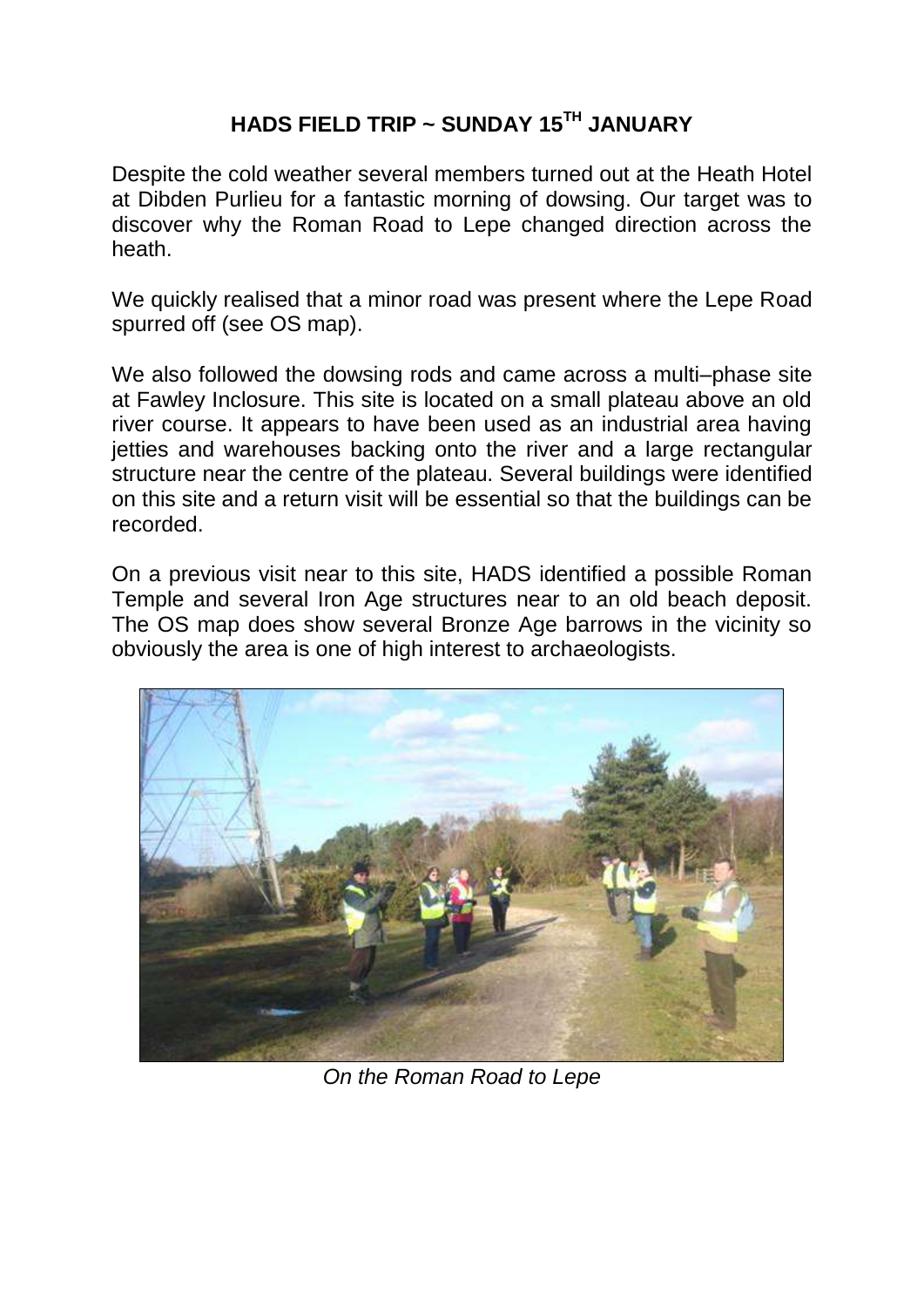

*Locating Roman buildings in Fawley Inclosure*



*Site of Industrial Area*



*Well !*